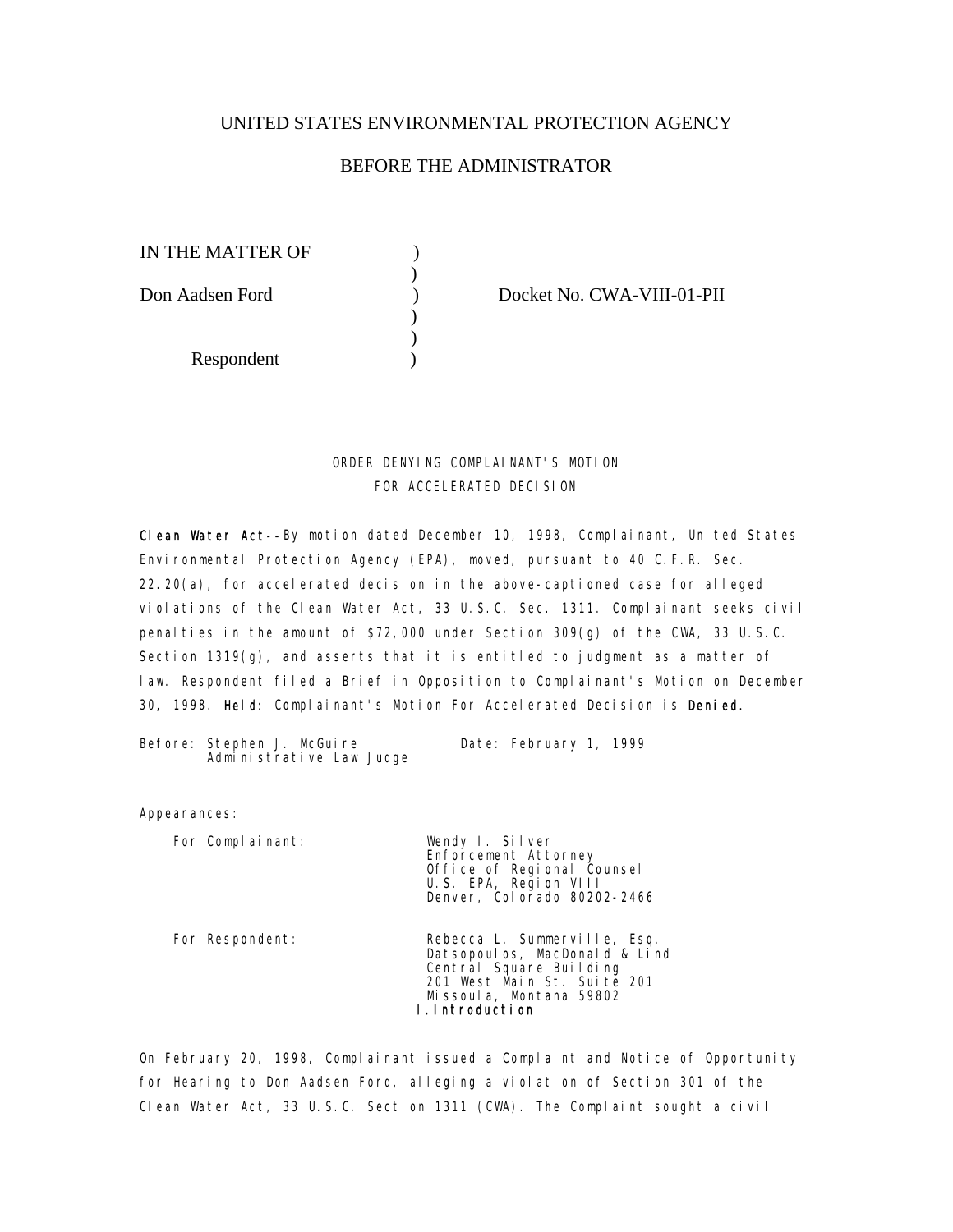penalty in the amount of \$72,000 under Section  $309(g)$  of the CWA, 33 U.S.C. Section 1319(g), for discharges of wastewater into the storm water collection system and nearby Spring Creek without the permit required by Section 402 of the CWA, 33 U.S.C. Section 1342, as set forth in the Complaint.

Complainant asserts that Respondent is an auto-repair facility located in Ronan, Montana, and is incorporated under the laws of the State of Montana. On March 11, 1998, two inspectors from the EPA and a representative of the Confederated Salish and Kootenai Tribes (Tribes) inspected the facility to determine compliance with Resource Conservation and Recovery Act (RCRA) and CWA requirements in response to notification from the Tribes' Environmental Quality Office, that Respondent had spilled fuel from above-ground storage tanks (Exhibit 1 to Complainant's Pre-Hearing Exchange)(PHE).

The inspectors allegedly observed two sumps in the north end of the facility measuring approximately 2 feet by 2 feet. EPA asserts that according to the Inspection Report, Mr. Henricksen, the "owner" of the facility, stated that the floors were flushed with NaOH and water into the sumps approximately once per week. He further stated that sludges from the sumps were removed approximately every six months, with approximately 20 to 30 gallons of sludge being removed from each sump at that time. Prior to approximately March 3, 1997, EPA argues that the sumps were connected to the facility's surface storm water collection system (Complaint, paragraph 7), which was in turn connected to a Montana Department of Transportation storm drain which feeds into Spring Creek (Complaint paragraph 8).

On April 10, 1997, EPA sent a request pursuant to section 308 of the CWA, 33 U.S.C. Section 1318, to Respondent concerning Respondent's wastewater disposal practices (Exhibit 2 to Complainant's PHE). On May 9, 1997, Respondent provided a response to this request (Exhibit 3 of Complainant's PHE). In its Response, EPA asserts that Respondent stated that the two floor drains located in the north end of the facility were installed during the 1960's and connected to the outdoor water drain system. Respondent allegedly also asserted that it appeared that the drains were connected to the existing storm water system at that time. According to the response, EPA asserts that effluent water used to wash the floors may have contained trace amounts of petroleum, grease, and anti-freeze from vehicles (Id. at 1).

EPA argues that it is undisputed, based on the Complaint, Answer and documents filed in connection with the PHE that Respondent discharged pollutants without a permit in violation of the CWA during the five years preceding the Complaint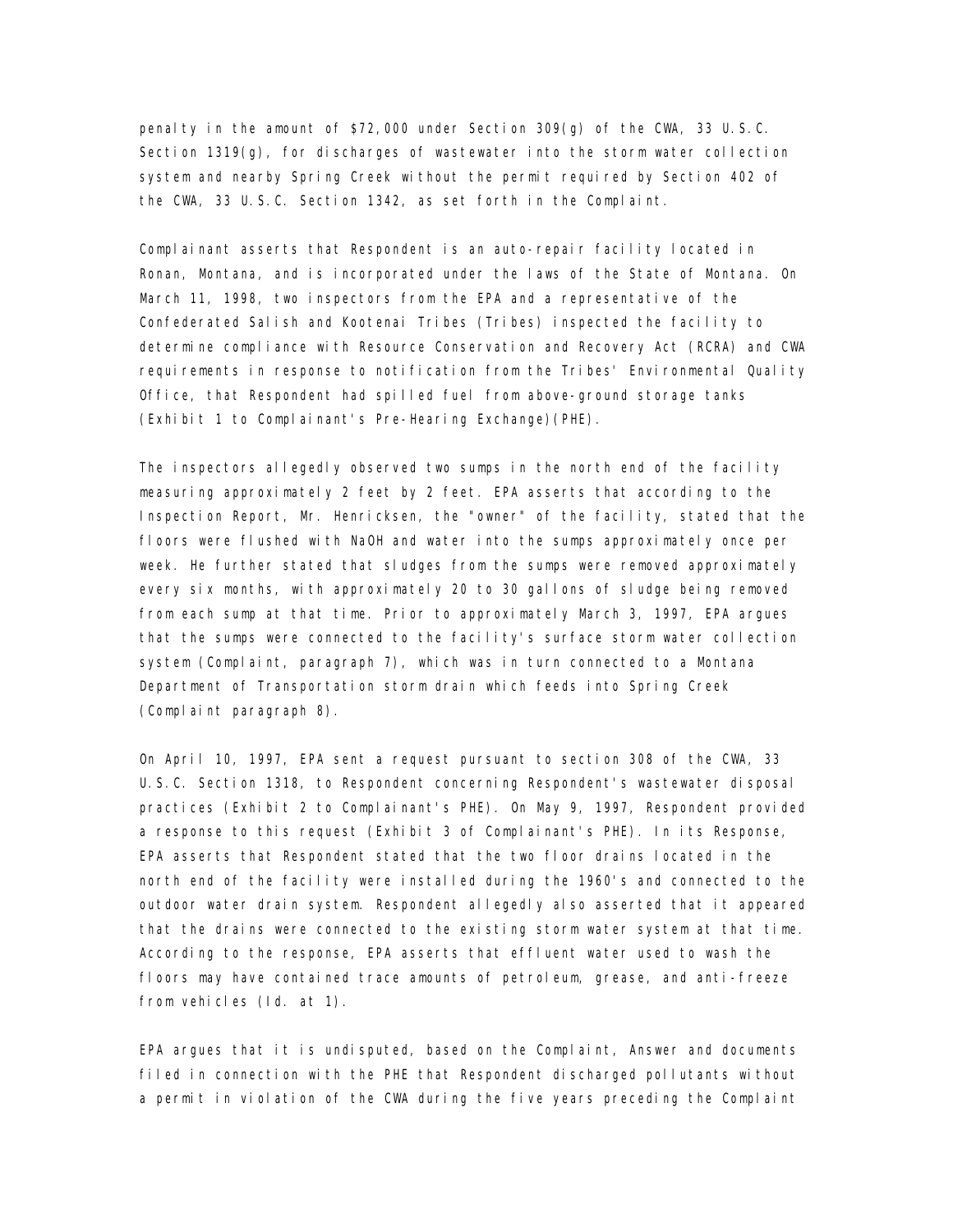in this matter up until March 3, 1997. As such, EPA contends that it is entitled to judgment as a matter of law, pursuant to Section 22.20(a) of the Consolidated Rules of Practice.

EPA asserts that it is undisputed that Spring Creek is and was at all times relevant to this action, "waters of the United States" as defined by 40 C.F.R. Section 122.2; that Respondent never applied for, nor received a NPDES permit for the discharge of wastewater to waters of the United States; that prior to March 3, 1997, Respondent failed to comply with Sections 301(a) and 402 of the CWA, by discharging wastewater from the facility to the storm water system and Spring Creek without a NPDES permit; and that accordingly, Respondent violated the requirements of Section 301 and 402 of the CWA and 40 C.F.R. Section 122 (Complaint at Paragraphs 11, 14, 20, and 21).

Complainant therefore alleges that Respondent having failed to raise any affirmative defenses which would preclude an Accelerated Decision of Liability, it is entitled to judgment as a matter of law, as there is no genuine issue of material fact relevant to Respondent's liability.

#### II.Standard For Accelerated Decision

Section 22.20 $(a)$  of the Rules of Practice, 40 C.F.R. Section 22.20 $(a)$ , authorizes the Administrative Law Judge (ALJ) to "render an accelerated decision in favor of the Complainant or Respondent as to all or any part of the proceeding, without further hearing or upon such limited additional evidence, such as affidavits, as he may require, if no genuine issue of material fact exists and a party is entitled to judgment as a matter of law as to any part of the proceeding. In addition, the ALJ, upon motion of the Respondent, may dismiss an action on the basis of "failure to establish a prima facie case or other grounds which show no right to relief."

A long line of decisions by the Office of Administrative Law Judges (OALJ) and the Environmental Appeals Board (EAB), has established that this procedure is analogous to a motion for summary judgment under Rule 56 of the Federal Rules of Civil Procedure (F.R.C.P.). See, e.g., In re CWM Chemical Serv., Docket No. TSCA-PCB-91-0213, 1995 TSCA LEXIS 13, TSCA Appeal 93-1 (EAB, Order on Interlocutory Appeal, May 15, 1995); and Harmon Electronics, Inc., RCRA No. VII-91-H-0037, 1993 RCRA LEXIS 247 (August 17, 1993).

The burden of showing there exists no genuine issue of material fact is on the party moving for summary judgment. Adickes v. Kress., 398 U.S. 144, 157 (1970).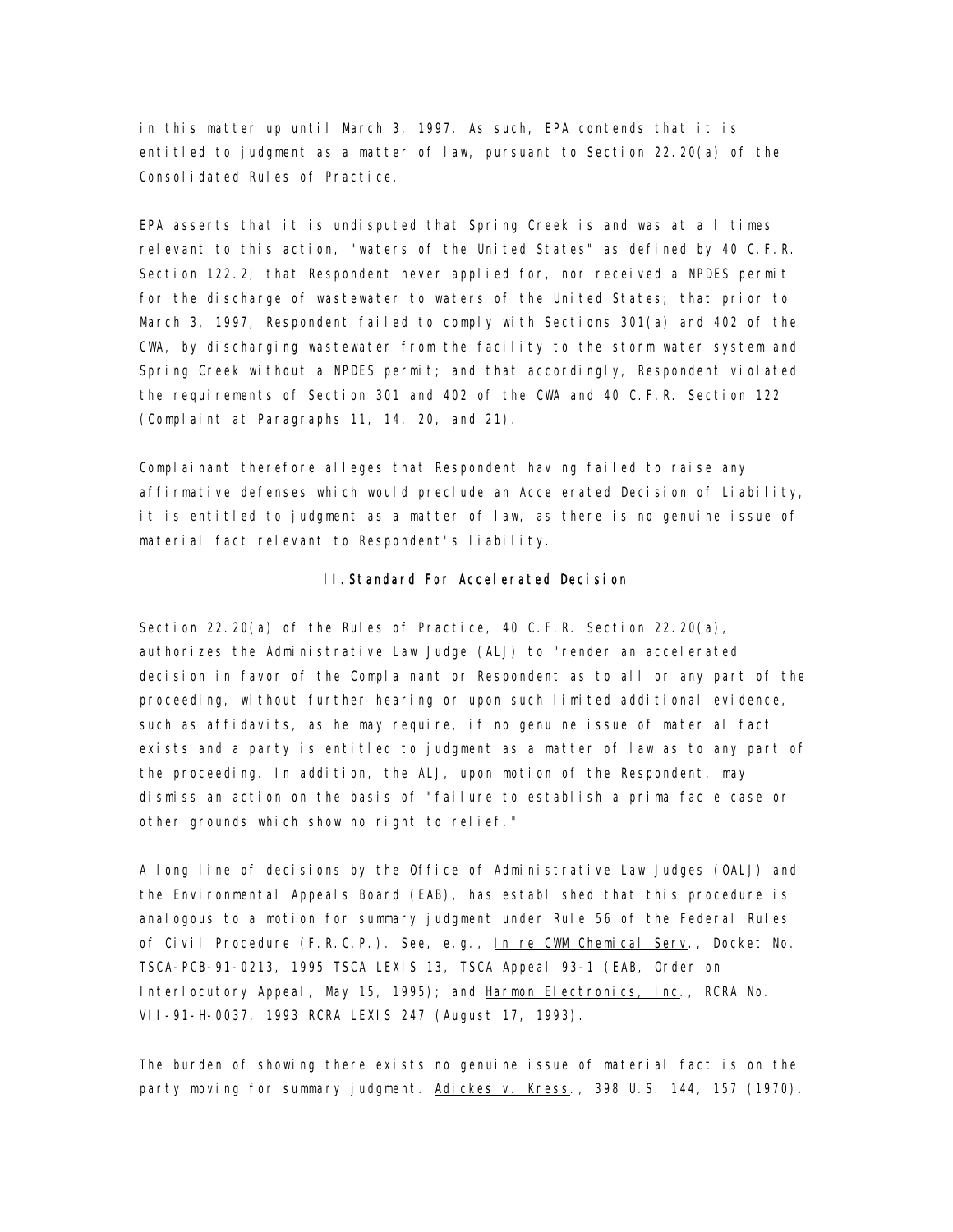In considering such a motion, the tribunal must construe the factual record and reasonable inferences therefrom in the light most favorable to the non-moving party. Cone v. Longmont United Hospital Assoc., 14 F. 3rd 526, 528 (10th Cir., 1994). The mere allegation of a factual dispute will not defeat a properly supported motion for summary judgment. Anderson v. Liberty Lobby, Inc., 477 U.S. 242, 256 (1986). Similarly, a simple denial of liability is inadequate to demonstrate that an issue of fact does indeed exist in a matter. A party responding to a motion for accelerated decision must produce some evidence which places the moving party's evidence in question and raises a question of fact for an adjudicatory hearing. In re Bickford, Inc., TSCA No. V-C-052-92, 1994 TSCA LEXIS 90(November 28, 1994).

"Bare assertions, conclusory allegations or suspicions" are insufficient to raise a genuine issue of material fact precluding summary judgment. Jones v. Chieffo, 833 F. Supp 498, 503 (E.D. Pa. 1993). The decision on a motion for summary judgment or accelerated decision must be based on the pleadings, affidavits and other evidentiary materials submitted in support or opposition to the motion. Calotex Corp. V. Catrett, 477 U.S. 317, 324 (1986); 40 C.F.R. Sec. 22.20(a); F.R.C.P. Section 56(c).

Upon review of the evidence in a case, even if a judge believes that summary judgment is technically proper, sound judicial policy and the exercise of judicial discretion permit a denial of such a motion for the case to be developed fully at trial. See, Roberts v. Browning, 610 F. 2d 528, 536 (8th Cir. 1979).

### III.Discussion

In its response, Respondent asserts that Complainant's motion should not be granted as there are factual inconsistencies regarding the actual operating dates of the sumps in question and questions of fact regarding whether any materials from the sumps actually entered Spring Creek. Respondent also disputes any determination of liability without considering whether a waiver of penalties would be appropriate.

Respondent argues that certain of the assertions made by EPA in its Memorandum in support of its Motion have previously been controverted by Respondent and do not support the Motion for Accelerated Decision. First, Respondent questions EPA's statement that the purpose of the inspection was "to determine compliance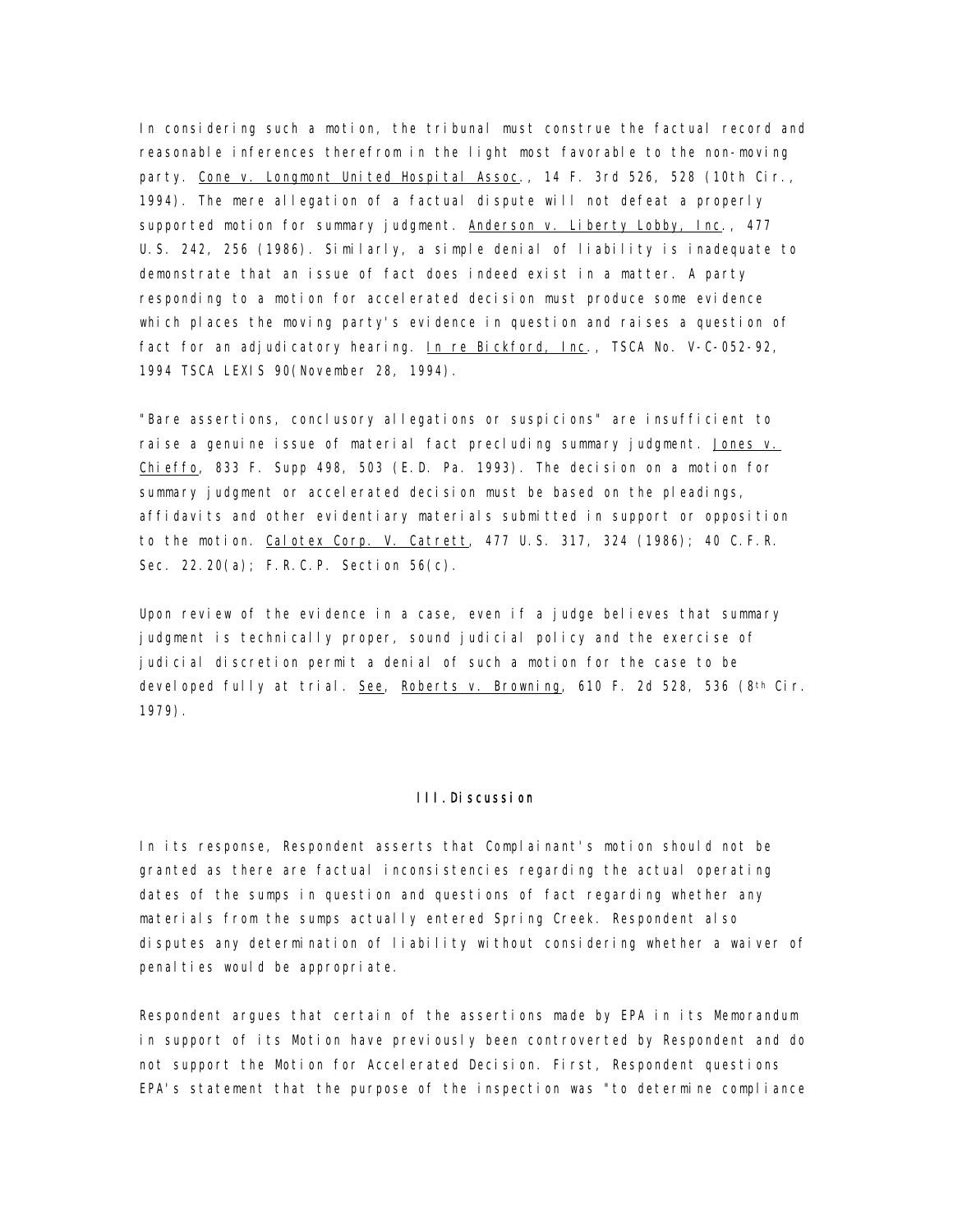with...(RCRA) and (CWA) requirements" (EPA Memorandum at 2). Respondent asserts that the Inspection Report also establishes that EPA had advised Respondent that the "expressed purpose (of the site visit) was to *discuss* used oil and waste, generation, management, and disposal activities and Clean Water Act compliance." (Inspection Report, pp. 1-2)(Emphasis Added).

Respondent also notes that the Complaint misidentified Mr. Henricksen as the "owner" of the "Facility" (Memorandum at 3). Respondent states that Mr. Henricksen is the president of the Respondent corporation and neither he nor the Respondent owned the building where the sumps were formerly located.

Respondent also disputes the factual assertion by EPA that the storm water system was connected to a Montana Department of Transportation storm drain which feeds into Spring Creek (Memorandum at 3). In its Answer, Respondent denied the allegations contained in Paragraph 8 of the Complaint and stated affirmatively that from time to time, the storm water collection system was *not* connected to the state's storm drain (Answer par. 5).

Respondent also takes issue with EPA's citation to Respondent's information response which stated "effluent water used to wash the floors may have contained trace amounts of petroleum, grease and anti-freeze from vehicles" (Memorandum at 3)(Emphasis Supplied). However, Respondent asserts that EPA did not cite to the entire information response which states that "although the possibility exists that very minor traces of petroleum, grease, or antifreeze occasionally entered these drains during floor washing operations, no documented releases have been noted from within this facility. There have been no complaints or concerns raised by either the city of Ronan or MDT regarding discharges from those drains on record." Thus, Respondent contests the fact that any discharge was ever released into Spring Creek.

There also appears to be a dispute as to the duration of the discharges to the sump pumps. EPA states that "during the five years prior to the filing of the Complaint, until at a minimum March 3, 1997, Aadsen operated two floor sumps in the north end of the facility." (Memorandum at 5). EPA acknowledged in its Compliance Order dated February 23, 1998, that the sumps had been closed in March 1997. Thus, its factual assertion that discharges to the sumps for  $five$ years prior to filing of the Complaint, are an unsupportable basis for a determination of Respondent's liability, when in fact, the sumps appear to have been only open four of the five years prior to the filing of the Complaint.